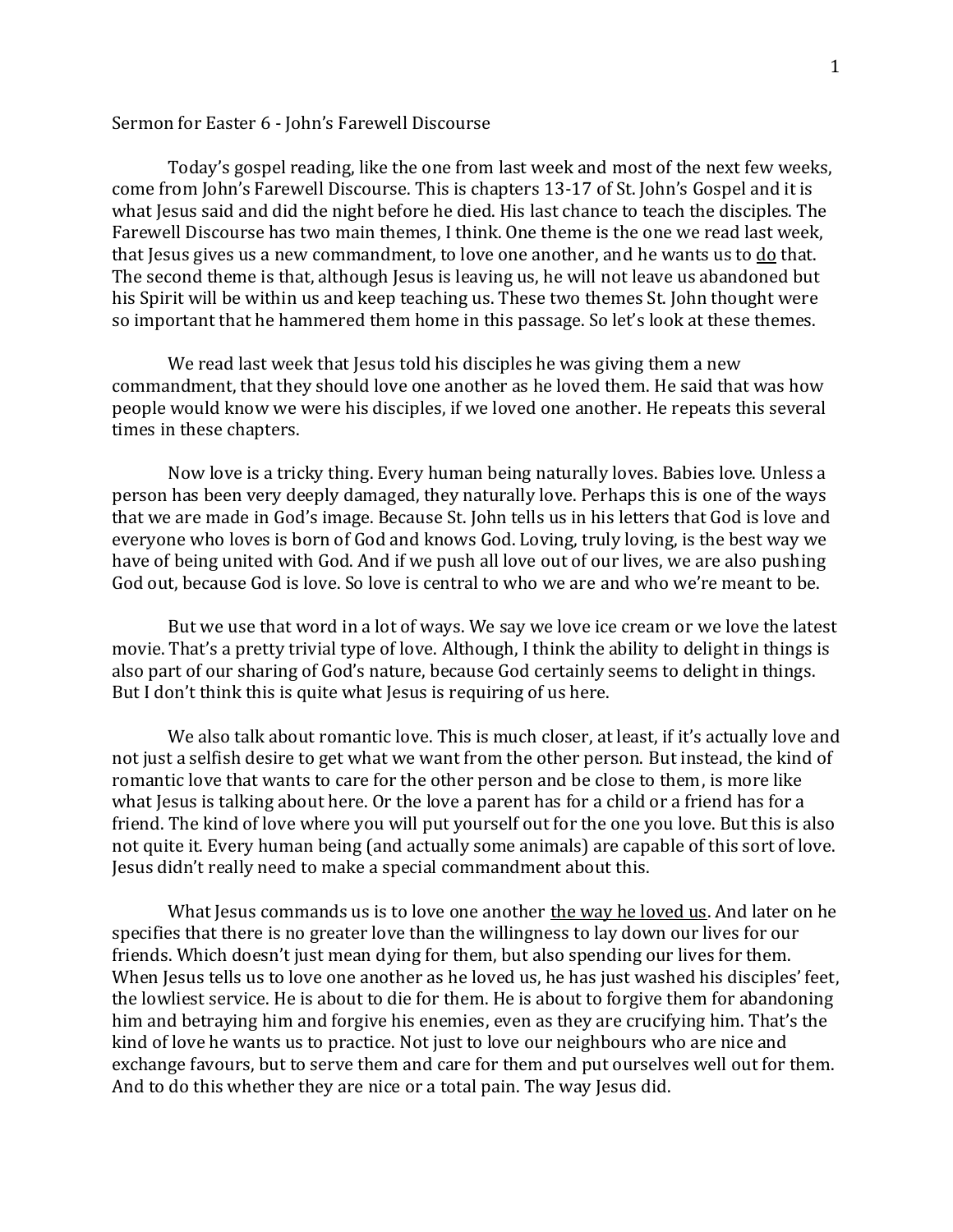Now that's a tall order. That is asking a LOT. We might be able to forgive someone who really hurts us long after the fact, if we really work at it. But Jesus forgave his enemies as they were still killing him. By the way, so did St. Stephen later on. You can read about that in Acts 7. So did a lot of the saints. But that sort of thing is really hard to do. Even loving our neighbours who have a barking dog is hard to do.

Jesus says that everyone will know we are his disciples if we love one another. In fact, that's the main way they'll have. Not just if we go to church or talk about the Lord a lot. But if we love one another. The way he loved us. And conversely, if we don't love each other, they'll know we're not very good disciples. Just this week someone told me her son didn't go to church anymore because last time he went everything seemed fine in the service but afterwards in the parking lot he heard them gossiping about each other and cutting each other up. He wanted no part of that.

So here's a story of the kind of love Jesus was talking about. In the  $16<sup>th</sup>$  century, which is during the Reformation, there was an Anabaptist man named Dirk Willems. The Anabaptists are the spiritual ancestors of the Mennonites, the Brethren and the Baptists. But during the Reformation both the Catholic and Protestant churches were against them. They called them heretics because they believed in a strict separation of church and state and because they didn't practice infant baptism and they were pacifists.

Anyway, Dirk was in prison. He had been arrested for being an Anabaptist and he knew he faced torture and death. Ah, all the main churches practiced torture on heretics at that time. The idea was that they were heading for hell because of their beliefs so they should get a little foretaste of it which would maybe make them repent. It didn't tend to work, besides being pretty horrible. They said and believed they were being caring, doing it for the prisoner's own good. Which just goes to show even the church can persuade itself of anything it wants to do and justify it. But it doesn't actually make it right.

Well, Dirk escaped from prison in the winter and he was running away, pursued by a guard. He ran over a frozen river and looking back he saw that the guard had fallen through the ice while chasing him. He immediately turned back and pulled him out of the ice. By the time he got him onto dry land, the other guards caught up and they did indeed arrest him, torture him and kill him. That man believed in loving his enemies as Jesus loved us. That's what Jesus was talking about.

Well, that kind of love is very hard. It doesn't come naturally to us. Loving our babies and kittens and things comes very naturally. Loving our enemies does not. In fact, it's really, really hard. Well, actually, loving our friends and nearest and dearest can be hard some days! But we can usually muddle through that. But enemies? No.

Well, that's where the second theme comes in. Jesus was well aware that this went against all our instincts and all our social training. He knew it was hard. He knew it was hard because he did it and he found it hard. And he could do it because he was human but also divine, as John makes very clear in this passage. That kind of love is divine love, not ordinary human love. And the only way humans can practice it is with help from the divine.